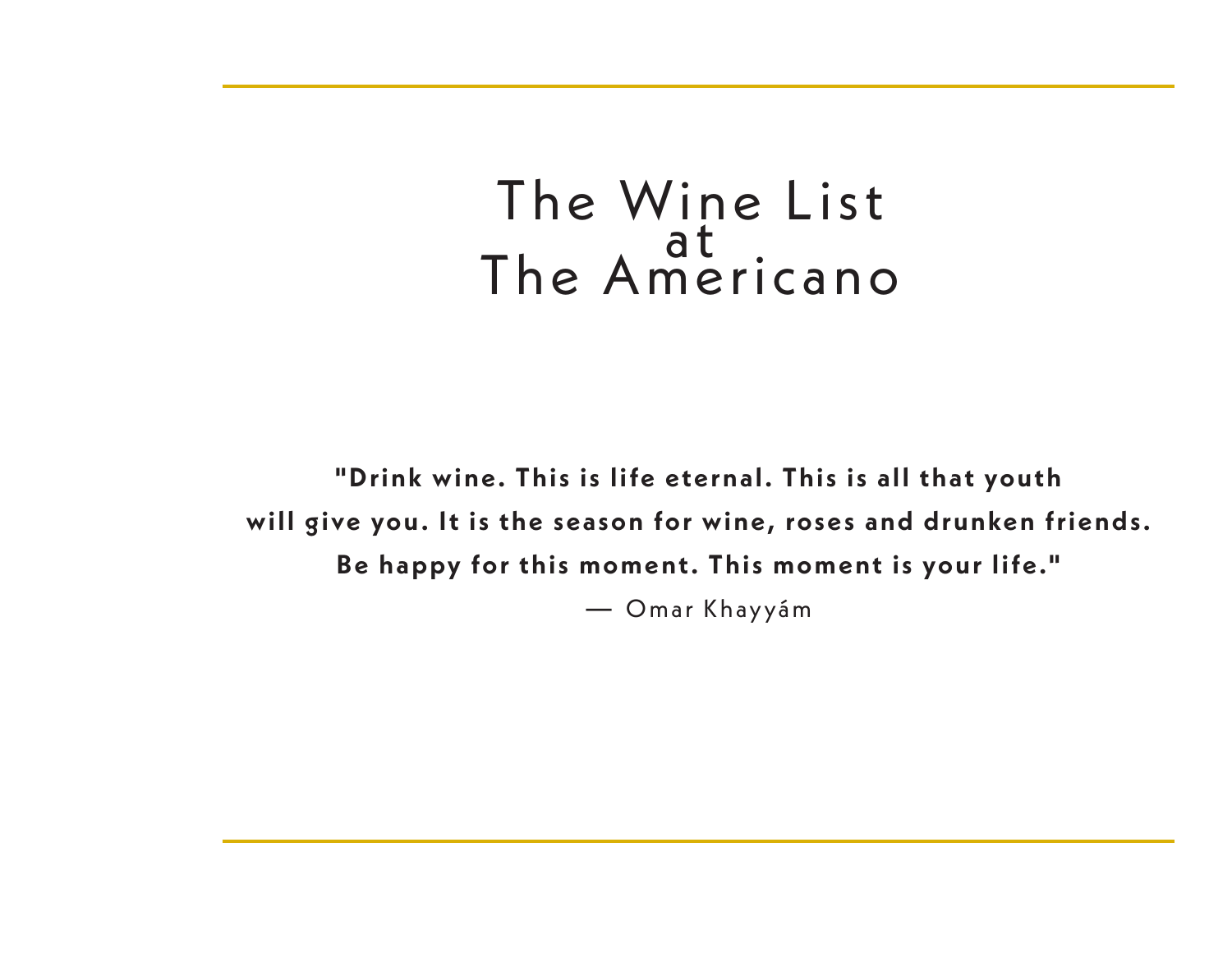- wine by the glass: champagne & sparkling **3** 
	- wine by the glass: white & rosé **4**
		- wine by the glass: red 5
		- sparkling wine & champagne **6**
			- chardonnay **7**
			- other whites & rosé **8**
				- pinot noir **9**
	- cabernet sauvignon & cabernet blends **1 0**
		- nebbiolo & sangiovese **1 2**
		- other reds & sweet wines **1 3**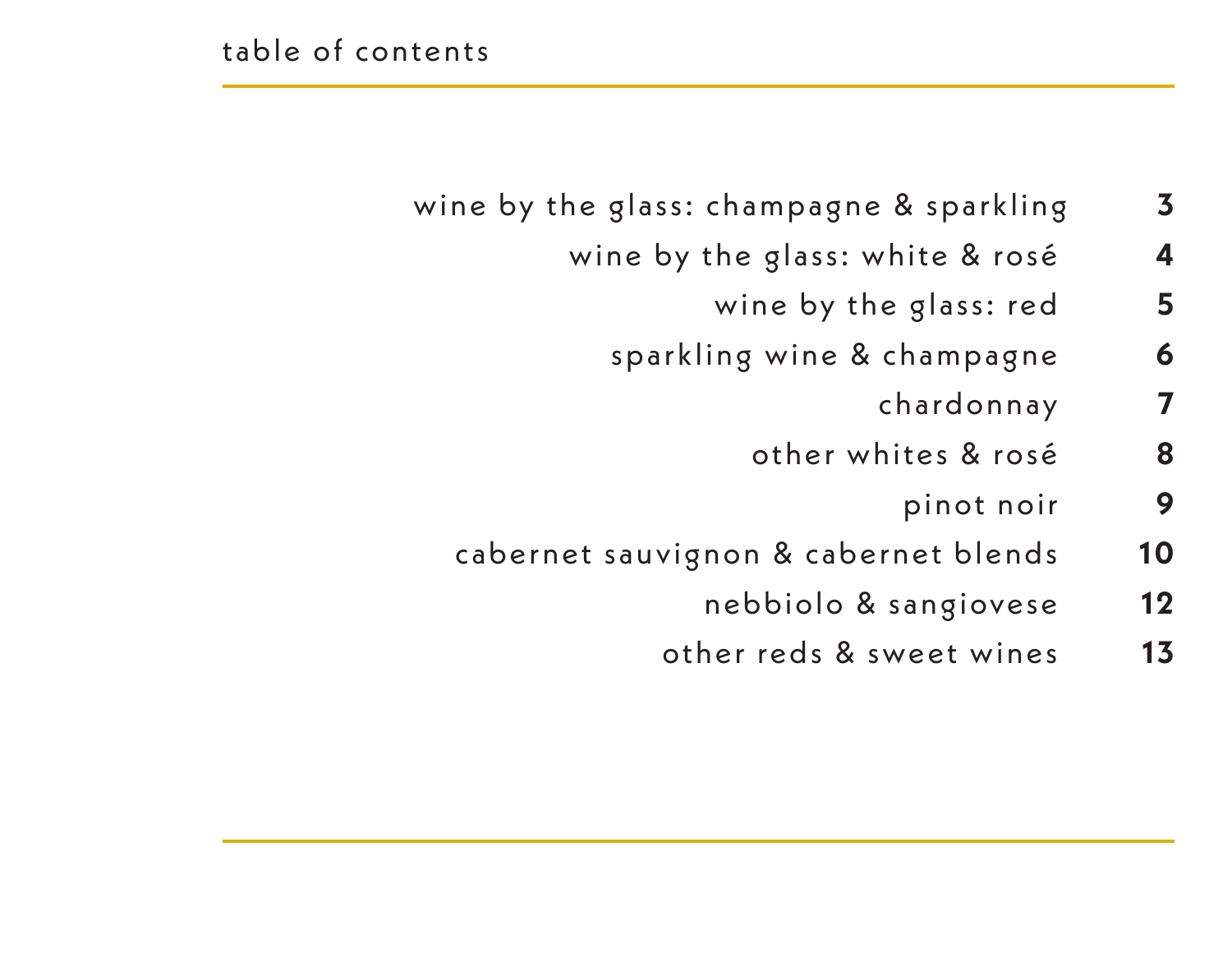#### **SPARKLING WINE & CHAMPAGNE**

#### **Prosecco, Lovo, Veneto, Italy, 2020**

This Prosecco is clean and bright, with lively, small bubbles that lift aromas of citrus, flint and fresh cut flowers to the nose.

#### **Lambrusco, Cleto Chiarli, Emilia-Romagna, Italy, 2020**

This rosé of pinot nero and pinot bianco shows lifted, fruity tones of red ripe berries and tropical fruit. Floral with a hint of roses and violets, this sparkling rosé finishes like a spoonful of ripe strawberries and cream.

#### **Sparkling Wine, Piper, Sonoma County, California NV**

Primarily composed of Chardonnay, with some Pinot Noir, this brut is dry and fresh, with a long elegant finish, possessing crisp citrus flavors with hints of green apple, mandarin orange and brioche.

#### **Franciacorta, Barone Pizzini, Blanc de Blanc, Lombardy, Italy, NV**

A must try, for any sparkling wine lover. Franciacorta is a small wine-producing area in Lombardy, northern Italy. It is famous for its high-quality sparkling wines, which are made very much in the image of Champagne. This representation is fresh, with floral notes of citrus blossom, early picked nectarine and green peppercorns. The palate is firm, crisp and linear with a rich yet refined persistent finish.

#### **Champagne, Deutz Classic Brut, Aÿ, France, NV**

This bright and stylish Champagne is tightly knit and satiny in texture, with hints of smoke and pastry cream underscoring the apricot, lemon curd and pickled ginger flavors. Ends with a mouthwatering finish.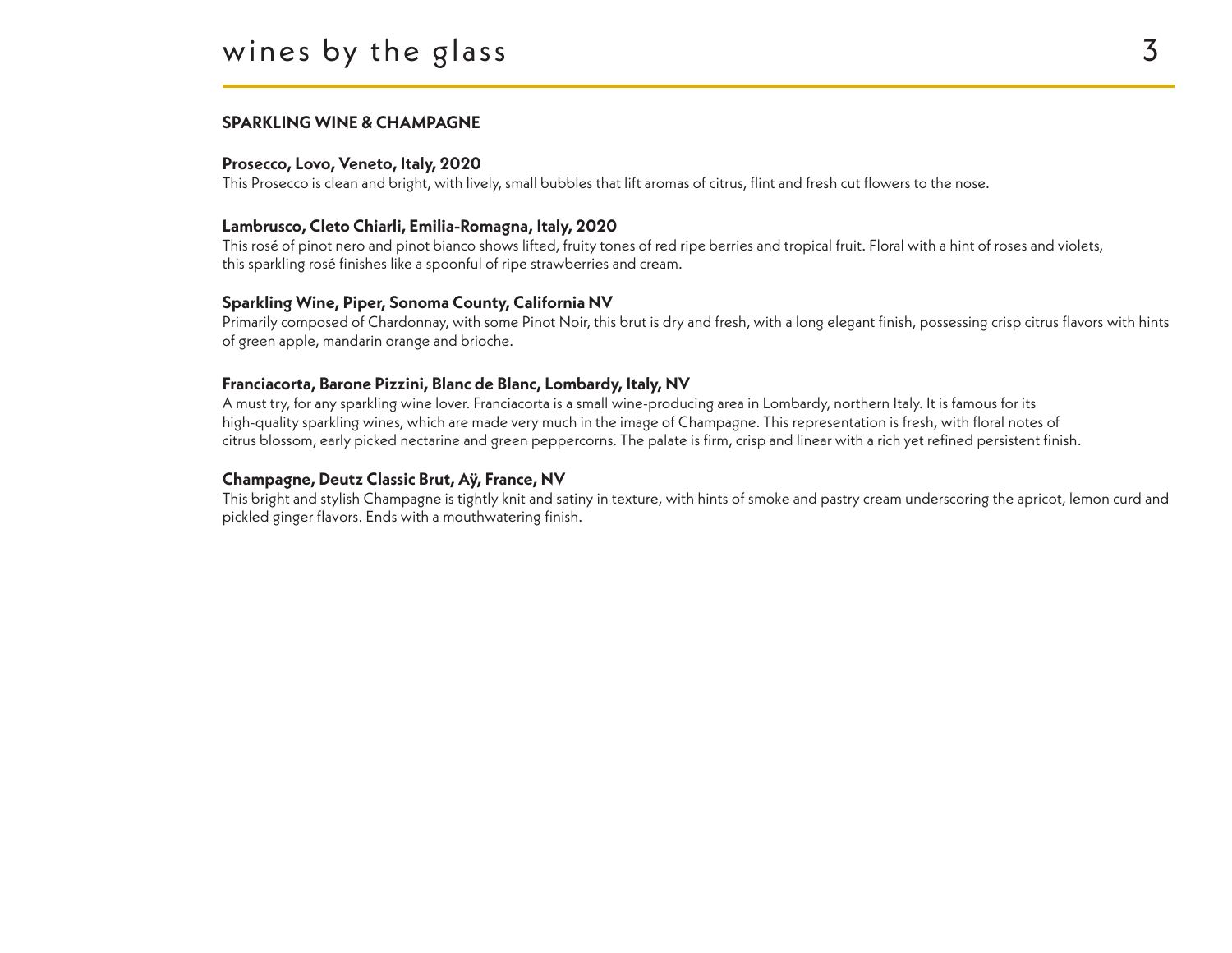#### **WHITE WINE**

#### **Pinot Gris, Anne Amie, Willamette Valley, Oregon, 2021**

Aromas of Bartlette pear, gardenia, white peach, white tea, jasmine, graham cracker and straw. Flavors of Asian pear, white fig, white peach, white strawberry, and fennel flowers. The finish is dry, long and acid driven.

#### **Vermentino, Aia Vecchia, Tuscany, Italy, 2020**

The bouquet is fresh with zesty aromas of freshly cut grass, grapefruit and hints of salt air. On the palate, the wine has a creamy and round mouthfeel with bright acidity accompanied by hints of limestone and a slight earthiness. The finish is lengthy, dry and refreshing.

#### **Pinot Bianco, Cantina Tramin "Moriz",** *Sudtirol Alto Adige***, Italy, 2018**

Honeysuckle, white peach and honeydew aromas take center stage on this expressive white. The tangy, savory palate presents ripe yellow apple, mature pear and a hint of citrus alongside fresh acidity and a mineral note reminiscent of crushed oyster shell.

#### **Chardonnay, Hartford Court, Russian River Valley, California, 2020**

With a delicate opening of vibrant acidity, this wine offers an all-around ethereal quality of sea air and salty stone. Earthy, herbal and fruity in lime and blood orange, it packs a powerful punch of complex oak and structure that finds its way to a place of balance.

#### **Fiano, Lapilli di Avellino, Campania, Italy, 2020**

Light straw yellow with greenish reflections. Fresh and vibrant with notes of citrus, pineapple, quince, qhite flowers, spice and hazlenut. Balanced and fresh with crisp acidity, medium body, pronounced minerality and a long finish.

#### **ROSÈ**

#### **Pinot Noir, Cloudline Cellars, Willamette Valley, Oregon, 2021**

Floral nose of strawberry blossom and hawthorns. A beautiful salmon color, the wine has the lively texture of a classic rose and a flavor palate that includes strawberry, kiwi and a touch of lemongrass. Bright and refreshing year round.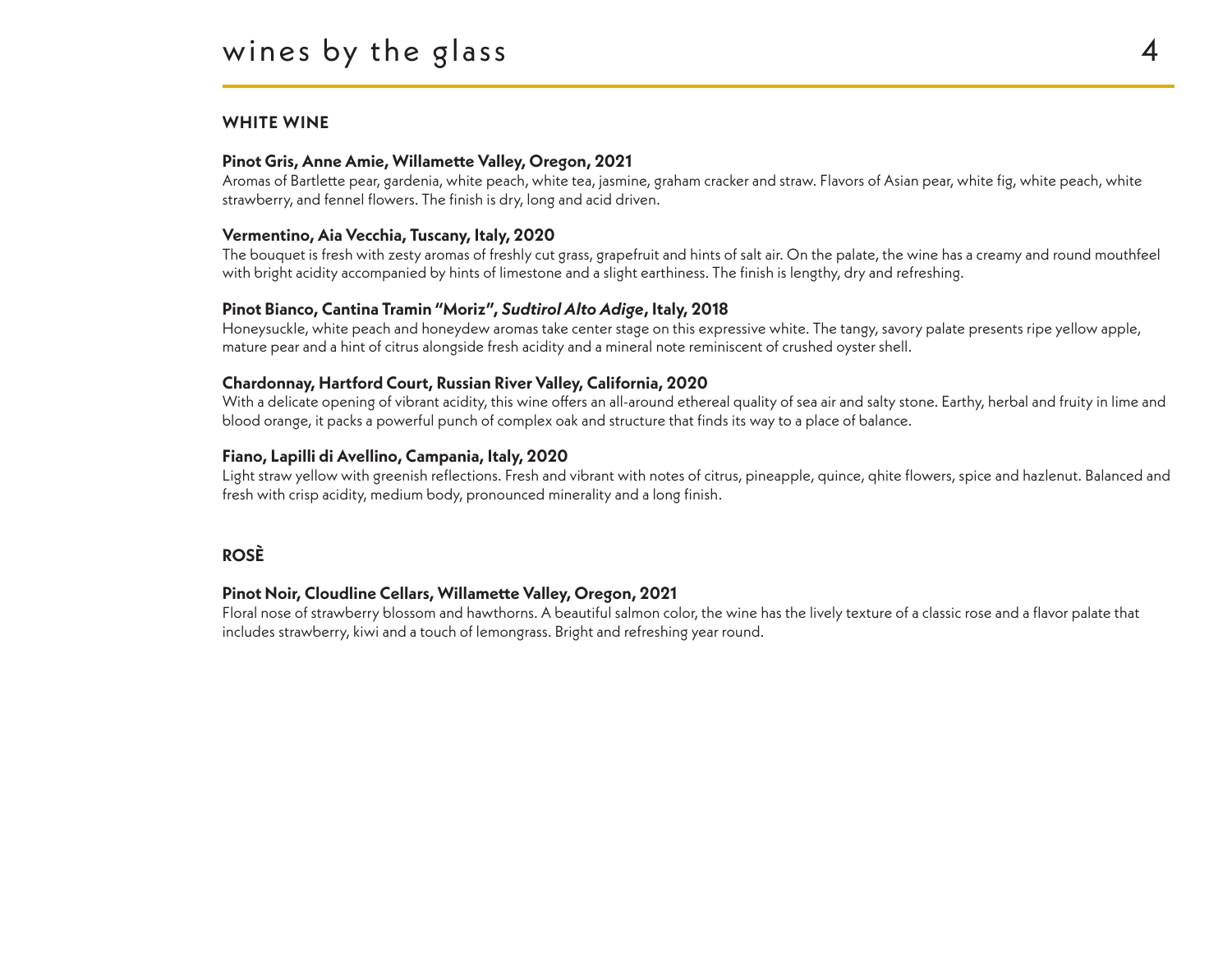#### **RED WINE**

#### **Chianti, Da Vinci Riserva, Tuscany, Italy, NV**

Distinctly fruity bouquet with dark cherry overtones that are balanced with hints of vanila and cinnamon. Its flavor reflects the fruit of the bouquet and is supported by balanced tannins. Concentrated flavors of black fruit, plums and ripe cherry fruit with spicy undertones all balanced by fine soft tannins and a full mineral finish.

#### **Primitivo, Masseria Li Veli** *Orion,* **Puglia, Italy, 2020**

Dense ruby red with a purplish rim, it is immediately intense on the nose with marked aromas of ripe and fleshy red fruits, notably cherries followed by spicy notes of cinnamon and nutmet; in the mouth it is full, powerful and smooth and very long, with a well defined acid streak which makes it fresh and pleasing.

#### **Pinot Noir, Ken Wright, Willamette Valley, Oregon, 2020**

Ripe rainier cherry, red plum and blackberry are nestled between notes of rose petal, cedar and turned earth. The wine is vibrant and lively on the palate with a generous finish.

#### **Cabernet Sauvignon, Buehler Vineyards, Napa, California, 2018**

The wine is brimming with fruit aromas and flavors biased to the black fruit end of the cabernet spectrum: plums, blackebrry and black currant. Rich and full-bodied on the palate, this cabernet drinks well on release but will soften and develop with additional age.

#### **Pinot Nero, Abbazia di Novacella, Trentino-Alto Adige, Italy, 2020**

Blossoming bouquet of black cherry, offset by hints of sweet mint, sage and stone dust. Ripe red fruits are strewn with a complex mix of minerals and savory spice, as grippy tannins build toward the finale.

#### **Cabernet Sauvignon, Justin Family Vinyards***,* **Napa Valley, California, 2019**

Seamlessly woven in black cherry and cocoa, the Frank Family Vineyards flagship cabernet sauvignon is sumptuous and seductive in structure and complexity. The palate offers flavors of hazelnut, baked plum and cloves while brilliant acidity on the finish balances the concentration of flavors and tannins.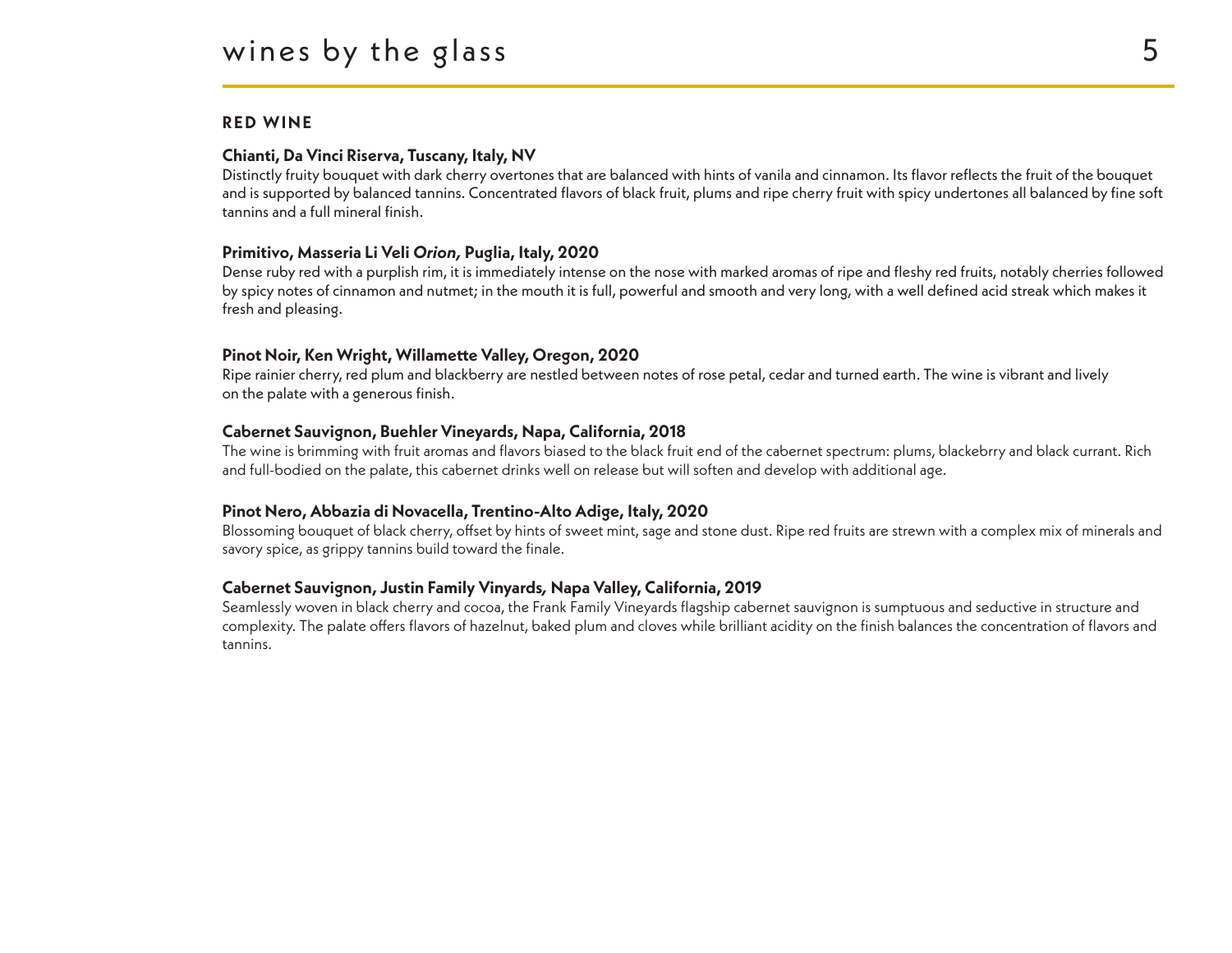"Too much of anything is bad, but too much Champagne is just right." - F. Scott Fitzgerald

#### **CHAMPAGNE**

Deutz, Classic Brut, Aÿ, France, NV Veuve Cliquot Brut, Yellow Label, Riems, France, NV Lanson, *Le Black Labe*l, Brut, Riems, France, NV Louis Roederer, "Collection 242", Brut, Riems, France, NV Laurent Perrier, Brut La Cuvee, Reims, France, NV Ruinart Blanc De Blancs, Riems, France, NV Moët & Chandon *Grand Vintage* Extra Brut, Épernay, France, 2013

#### **AMERICA**

Piper, Sonoma County, California NV J Vineyards, Brut Rosé, Russian River, Sonoma County, California, NV Schramsberg Blanc de Blanc, North Coast, California, 2016 Roederer Estate Brut *L'Ermitage*, Anderson Valley, California, 2012

#### **I TA LY**

Lovo, Prosecco, Valdobbiadene, Italy, NV Cleto Chiarli, Lambrusco, Emilia-Romagna, Italy, 2020 Barone Pizzini, Franciacorta, Blanc de Blanc, Lombardy, Italy, NV Barone Pizzini, Franciacorta, Extra Brut Animante, Lombardy, Italy, NV Barone Pizzini, Franciacorta Satèn Brut, Lombardy, Italy, 2014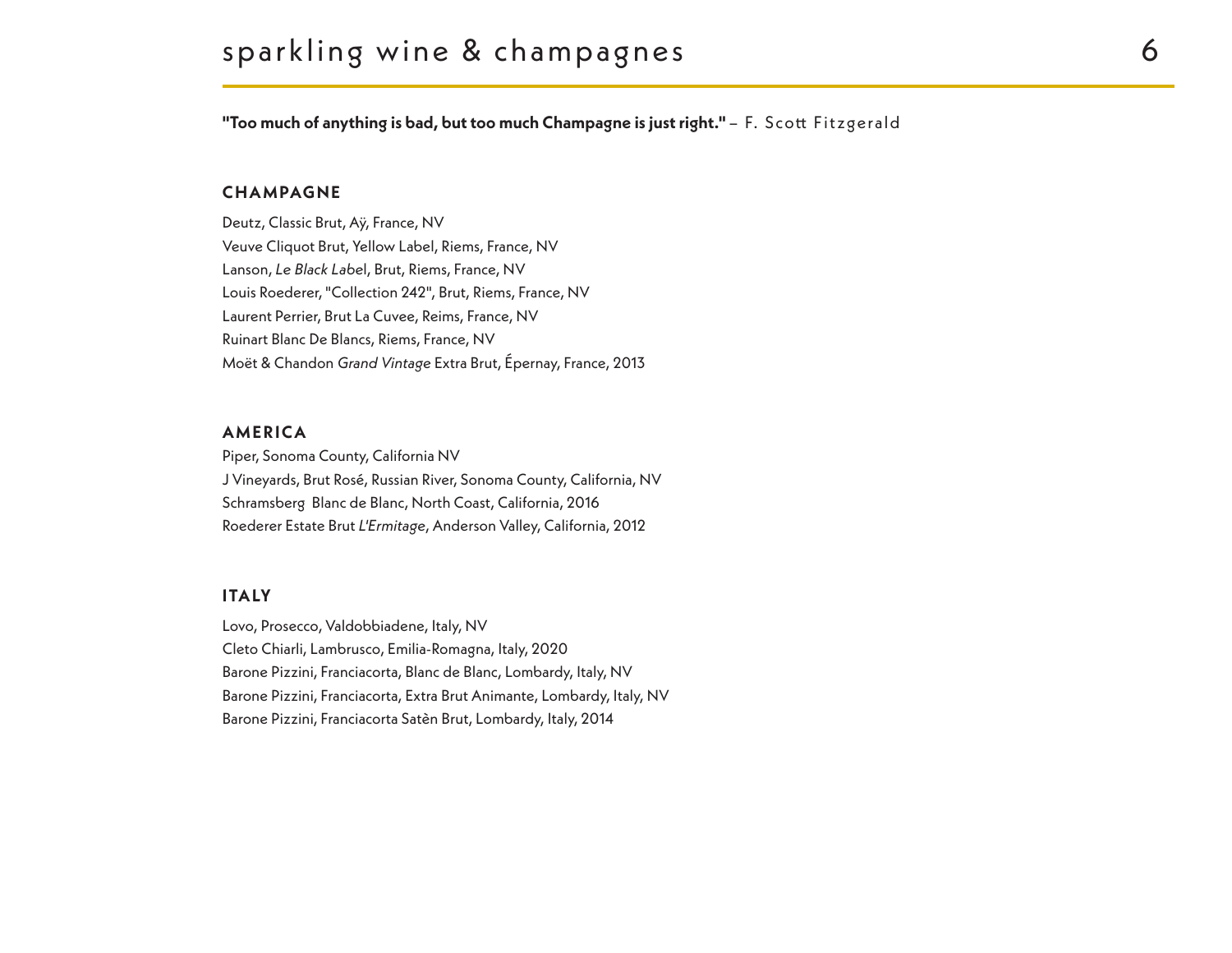# chardonnay 7

**"On Saturday afternoons when all the things are done in the house and there's no real work to be done, I play Bach and Chopin and**  turn it up real loudly and get a good bottle of Chardonnay and sit out on my deck and look out at the garden." - Maya Angelou

#### **AMERICA**

J Vineyards, Russian River Valley, California, 2020 Talbott Vineyards, Sleepy Hollow Vineyard, Santa Lucia Highlands, California, 2018 Grgich Hills Estate, Napa Valley, California, 2016 Ramey, Russian River, California, 2019 Ponzi, Willamette Valley, Oregon, 2017 Kistler *Les Noisetieres,* Sonoma Coast, California, 2020 Far Niente, Napa Valley, California, 2020 DuMOL '*Isobel* Charles Heintz Vineyard', Russian River Valley, California, 2019

#### **I TA LY**

Il Borro, 'Lamelle', Tuscany, Italy, NV Pio Cesare, 'L'Altro', Piedmont, Italy, NV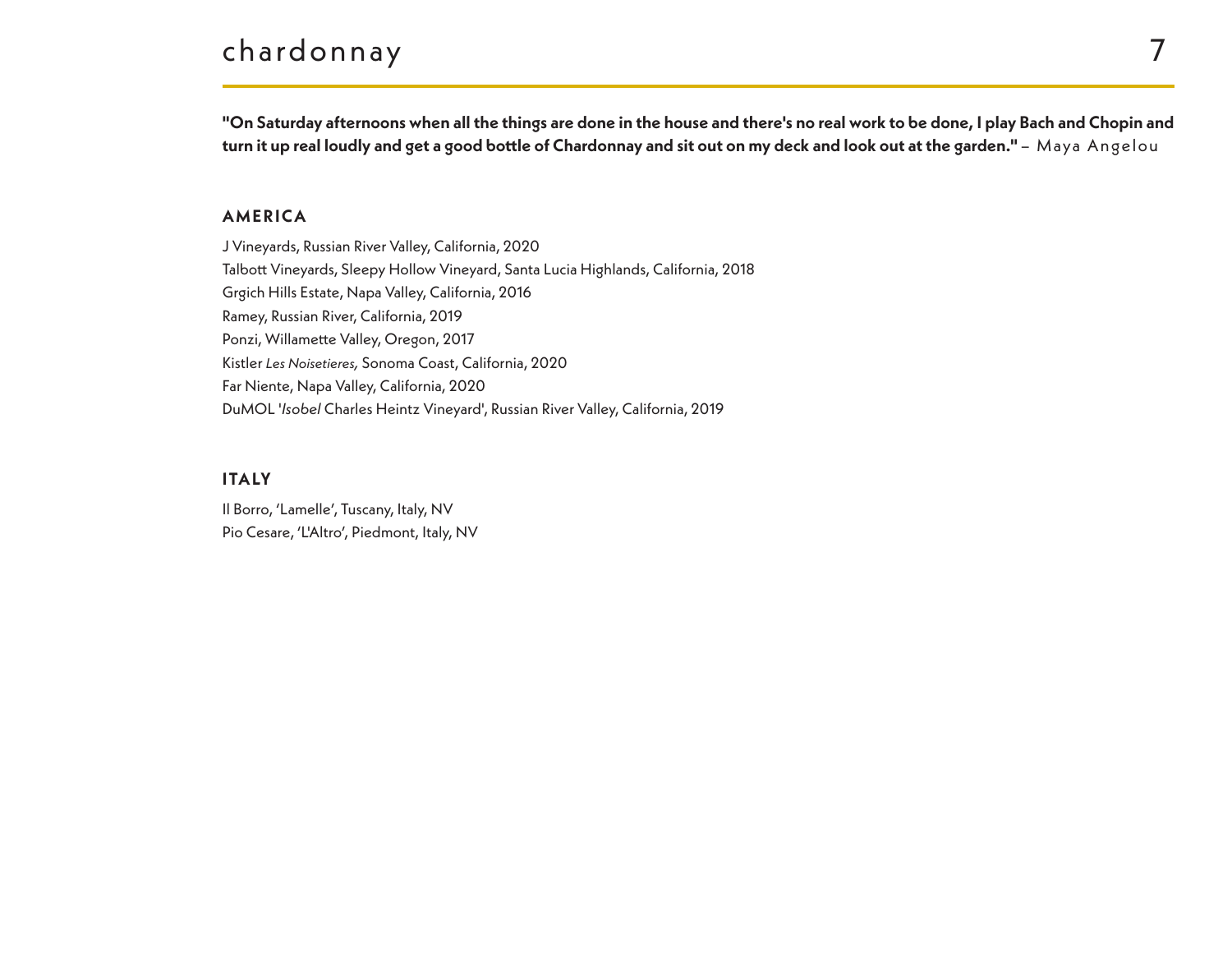#### **AMERICA**

Sauvignon Blanc, Honig, Napa Valley, California, 2021 (375ml) Pinot Gris, Anne Amie, Willamette Valley, Oregon, 2021 Sauvignon Blanc, Rombauer, Napa Valley, California, 2021 Sauvignon Blanc, DeLille Cellars Chaleur Blanc, Columbia Valley, Washington, 2019 Sauvignon Blanc, Cade, Napa Valley, California, 2021

#### **I TA LY**

Fiano, Lapilli, Fiano di Avellino, Italy, 2020 Greco di Tufo, Lapilli, Campania, Italy, 2020 Pinot Bianco, Cantina Tramin "Moriz", Alto Adige, Italy, 2018 Vermentino, Aia Vecchia, Tuscany, Italy, 2020 Riesling, Argyle Nuthouse, Eola-Amity Hills, Oregon, 2018

## rosé

Pinot Noir, Cloudline Cellars, Willamette Valley, Oregon, 2021 Grenache Blend, Tablas Creek Vineyards, *Patelin de Tablas*, Paso Robles, California, 2021 Sangiovese, Fattoria Sardi, Tuscany, Italy, 2021 Grenache, Chateau D'Esclans, 'Rock Angel', Provence, France, 2019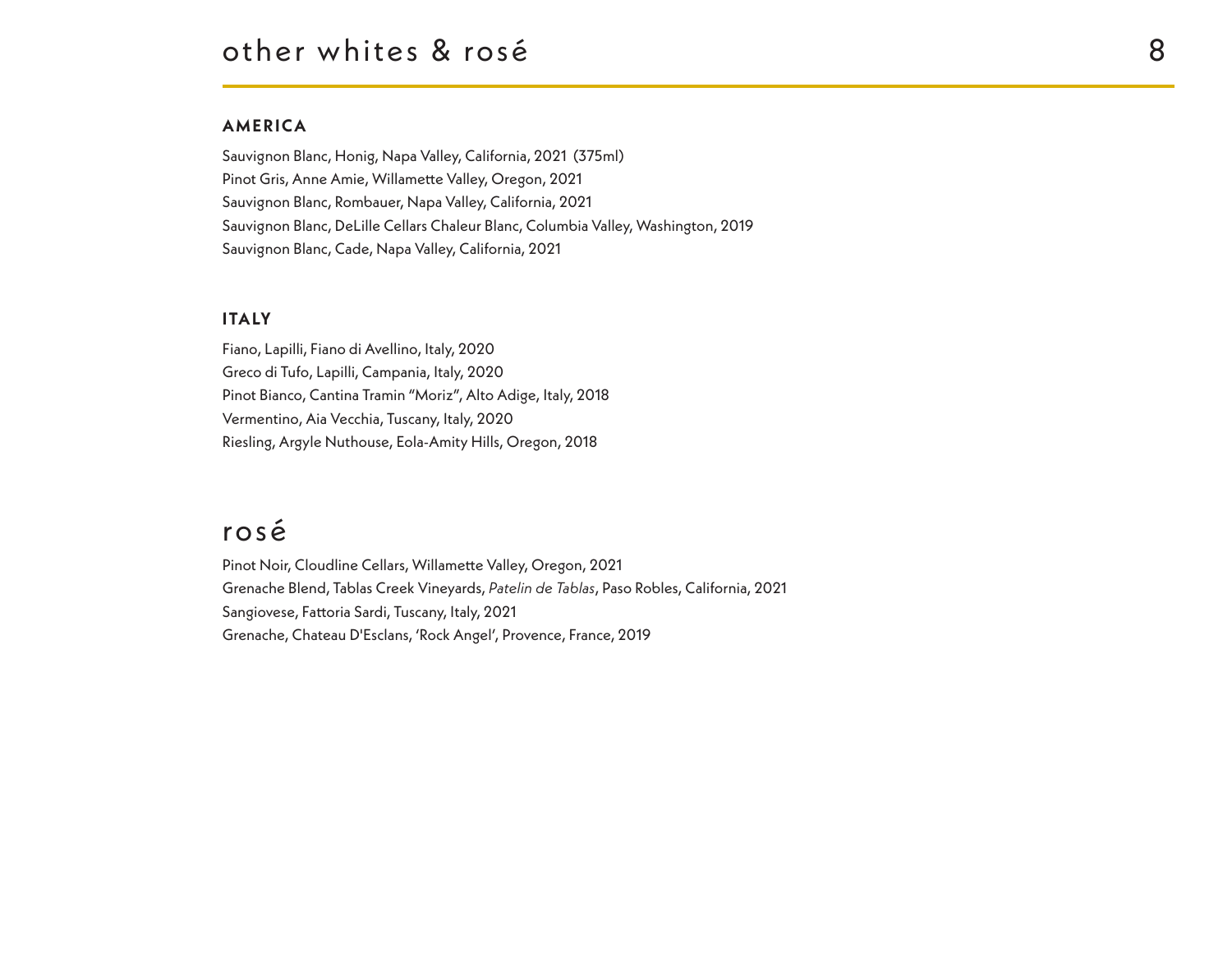## pinot noir 9

**"Pinot Noir. It's silky, sleek, sexy… the same feeling you get when slipping into a satin nightgown."** – Leslie Sbrocco

#### **AMERICA**

Ken Wright Cellars, Willamette Valley, Oregon, 2020 Santa Barbera Winery, Santa Barbera, California, 2019 Talbott Vineyards, Sleepy Hollow Vineyard, Santa Lucia, California, 2017 Dutton Goldfield 'Dutton Ranch', Russian River Valley, California, 2018 J Vineyards, Russian River Valley, California, 2019 Belle Glos Balade, Eulenloch, Russian River Valley, California, 2015 Adelsheim Vineyards, Willamette Valley, Oregon, 2019 Orin Swift, Slander, California, 2020 Benton-Lane, First Class, Willamette Valley, Oregon, 2016 Merry Edwards, Russian River Valley, California, 2019

#### **I TA LY**

Jermann,' Red Angel On The Moonlight', Venezia Giulia, Italy, 2018 Monte Zovo, 'Crocevento', Veneto, Italy, 2017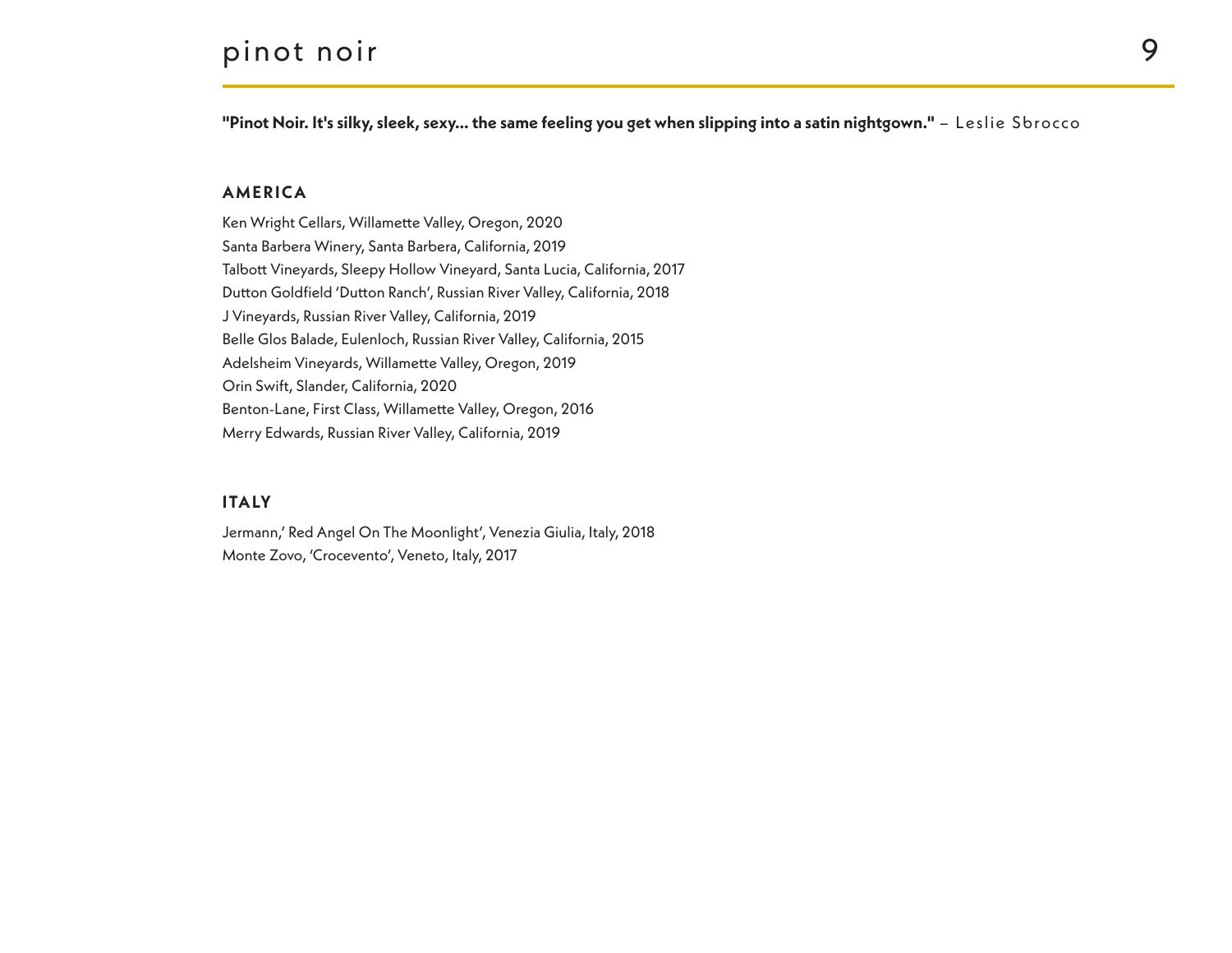**"I can count the number of great Cabernets I made at Beaulieu only by taking off my socks and shoes, but I can count the number of great Pinot Noirs on one hand with change left over." –** Andre Tchelistchef

#### **AMERICA**

Justin, Paso Robles, California, 2019 Decoy, Napa Valley, California, 2019 Buehler Vineyards, Napa Valley, California, 2018 Smith & Hook, Reserve, Paso Robles, California, 2018 Andrew Januik, Stone Cairn, Columbia Valley, Washington, 2017 L'Ecole, Columbia Valley, California, 2019 Grgich Hills Estate, Napa Valley California, 2017 DeLille Cellars *D2,* Columbia Valley, Washington , 2017 Paul Hobbs, Crossbarn, Napa Valley, California, 2018 Miner, Emily's, Napa Valley, California, 2017 Elizabeth Spencer, Napa Valley, California, 2018 Honig, Napa Valley, California, 2019 Turnbull, Napa Valley, California, 2019 Frog's Leap Estate, Rutherford, California, 2018 Palazzo, Right Bank, Napa Valley, California, 2011 Abeja, Heather Hill, Walla Walla Valley, Washington, 2017 Vaso by Dana Estates, Napa Valley, California, 2018 Textbook, *Mise en Place*, Napa Valley, California, 2019 Ehlers Estate, Napa Valley, California, 2018 Heitz Cellar Napa Valley, California, 2016 Jordan, Alexander Valley, California, 2017 Corison, Napa Valley, California, 2017 Rombaur, Napa Valley, California, 2019

Continued next page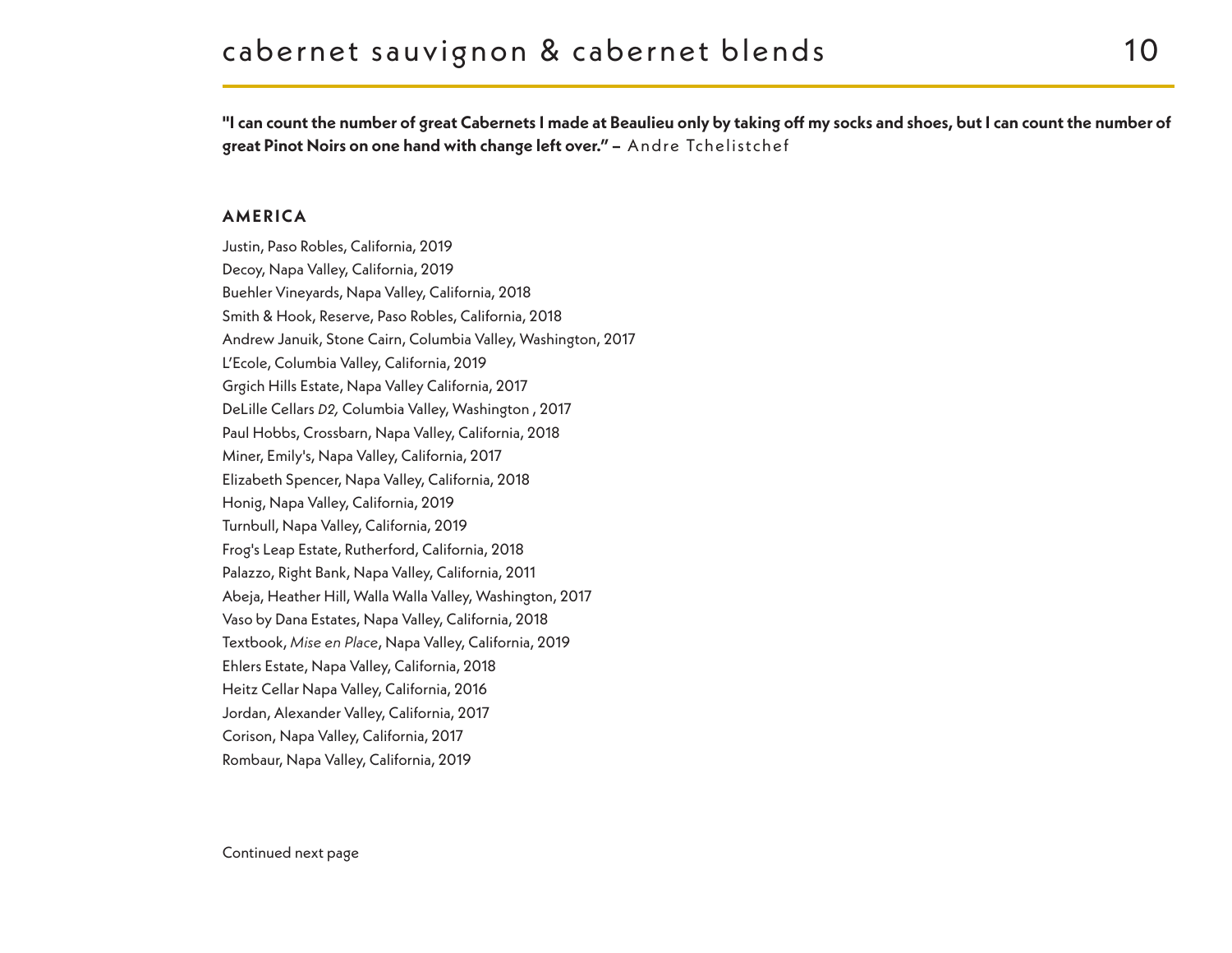**"Accept what life offers you and try to drink from every cup. All wines should be tasted; some should only be sipped, but with others, drink the**  whole bottle." - Paulo Coelho

Anderson's Conn Valley Vinyards, 'Eloge', Napa Valley, California, 2015 Silver Oak, Alexander Valley, California, 2019 Nickel & Nickel, State Ranch, Napa Valley, California, 2019 O'Shaughness, Howell Mountain, Napa Valley, California, 2018 Cain Concept, Napa Valley, California, 2013 Joseph Phelps Vineyards, Napa Valley, California, 2019 Orin Swift, 'Papillon', Napa Valley, California, 2019 Shafer Vineyards, One Point Five, Stags Leap District, California, 2019 Shafer Vineyards, One Point Five, Stags Leap District, California, 2019 (Magnum)

#### **I TA LY**

Montepeloso, 'A Quo', Tuscany, Italy, 2019 Aia Vecchia, 'Sor Ugo', Tuscany, Italy, 2019 Casanova di Neri, Pietradonice, Tuscany, Italy, 2018 San Giorgio, Ciampoleto, Rosso di Montalcino, Tuscany, Italy, 2017 Tua Rita, Giusto Di Notri, Tuscany, Italy, 2019 Banfi, Magna Cum Laude, Tuscany, Italy, 2017 Capezzana, Ghiaie Della Furba, Tuscany, Italy, 2013 Podere Grattamacco, Bolgheri Superiore, Bolgheri, Italy, 2017 Le Macchiole, Paleo Rosso, Bolgheri, Italy, 2017 Gaja, Ca'Marcanda, Tuscany, Italy, 2018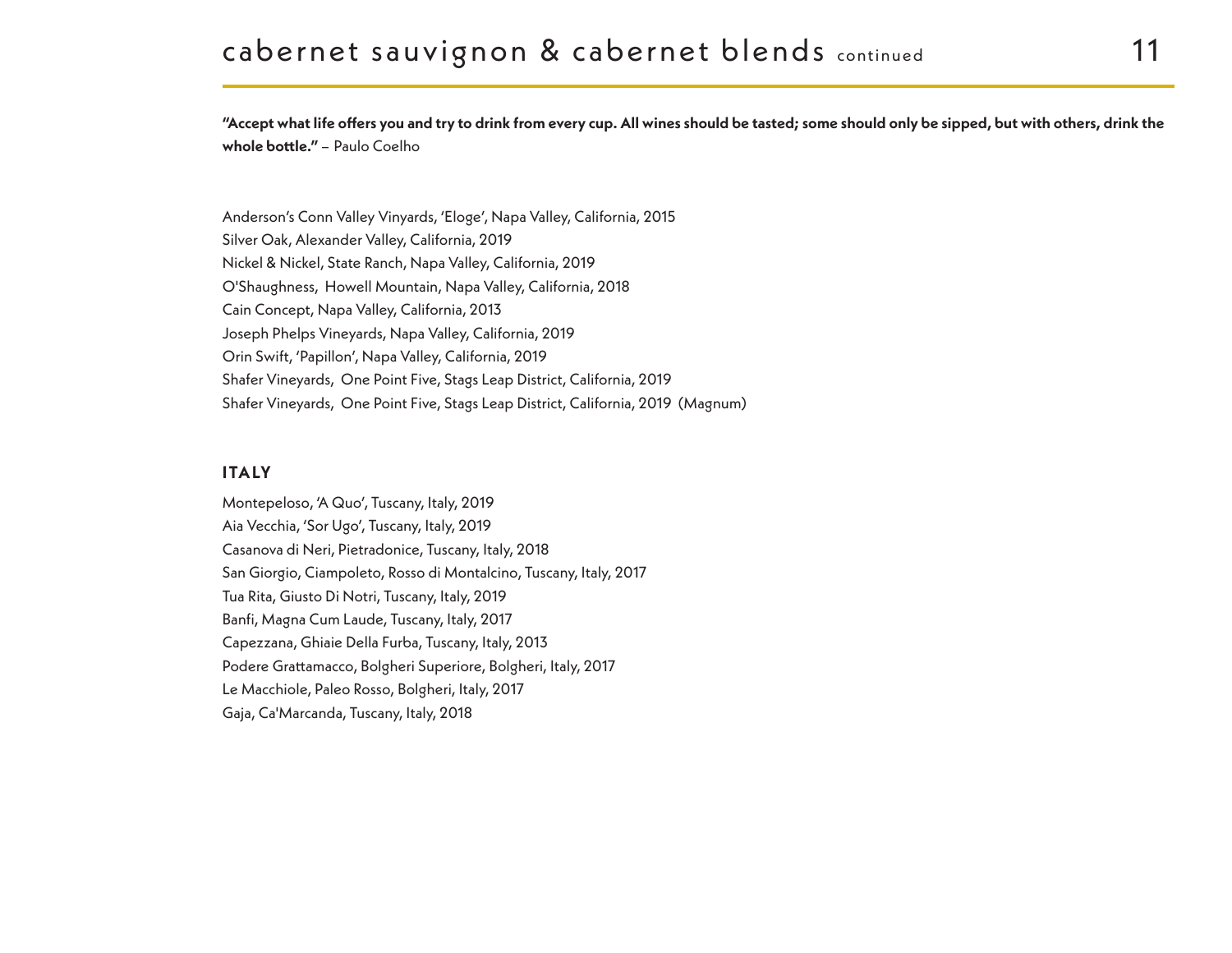## nebbiolo & sangiovese 12

**"Cabernet is to John Wayne, as Nebbiolo is to Marcello Mastroianni. Cabernet has a strong personality, open, easily understood and dominating. If Cabernet were a man, he would do his duty every night in the bedroom, but always in the same way. Nebbiolo, on the other hand, would be the brooding, quiet man in the corner, harder to understand but infinitely more complex."** – Angelo Gaja

Domenico Clerico, 'Capisme E', Piedmont, Italy 2019 Marchesi di Barolo, Barbaresco, Piedmont, Italy, 2013 Rivetto, Barolo del Comune di Serralunga d'Alba, Piedmonte, Italy, 2017 Marchesi di Gresy, 'Martinenga', Barbaresco, Piedmont, Italy, 2018 Castello Di Neive, Santo Stefano, Barbaresco, Piedmont, Italy, 2015 Gaja, Barbaresco, Piedmont, Italy, 2018

## sangiovese

Avignonesi, Rosso di Montepulciano, Tuscany, Italy, 2018 Da Vinci Riserva, Chianti, Tuscany, Italy, NV Selvapiana, Chianti Rufina Riserva, Bucerchiale, Tuscany, Italy, 2017 Altesino, Brunello di Montalcino, Tuscany, Italy, 2017 Barone Ricasoli, 'Brolio', Chianti Classico Riserva, Tuscany, Italy, 2018 Castello ColleMassari, 'Poggio Lombrone', Montecucco, Italy, 2015 La Lecciaia, Brunello di Montalcino, Tuscany, Italy, 2013 Podere Poggio Scalette, 'Il Carbonaione', Alta Valle della Greve, Tuscany, Italy, 2018 Casanova di Neri, Brunello di Montalcino, 'White Label', Tuscany, Italy, 2017 Il Marroneto, Brunello di Montalcino, Tuscany, Italy, 2017